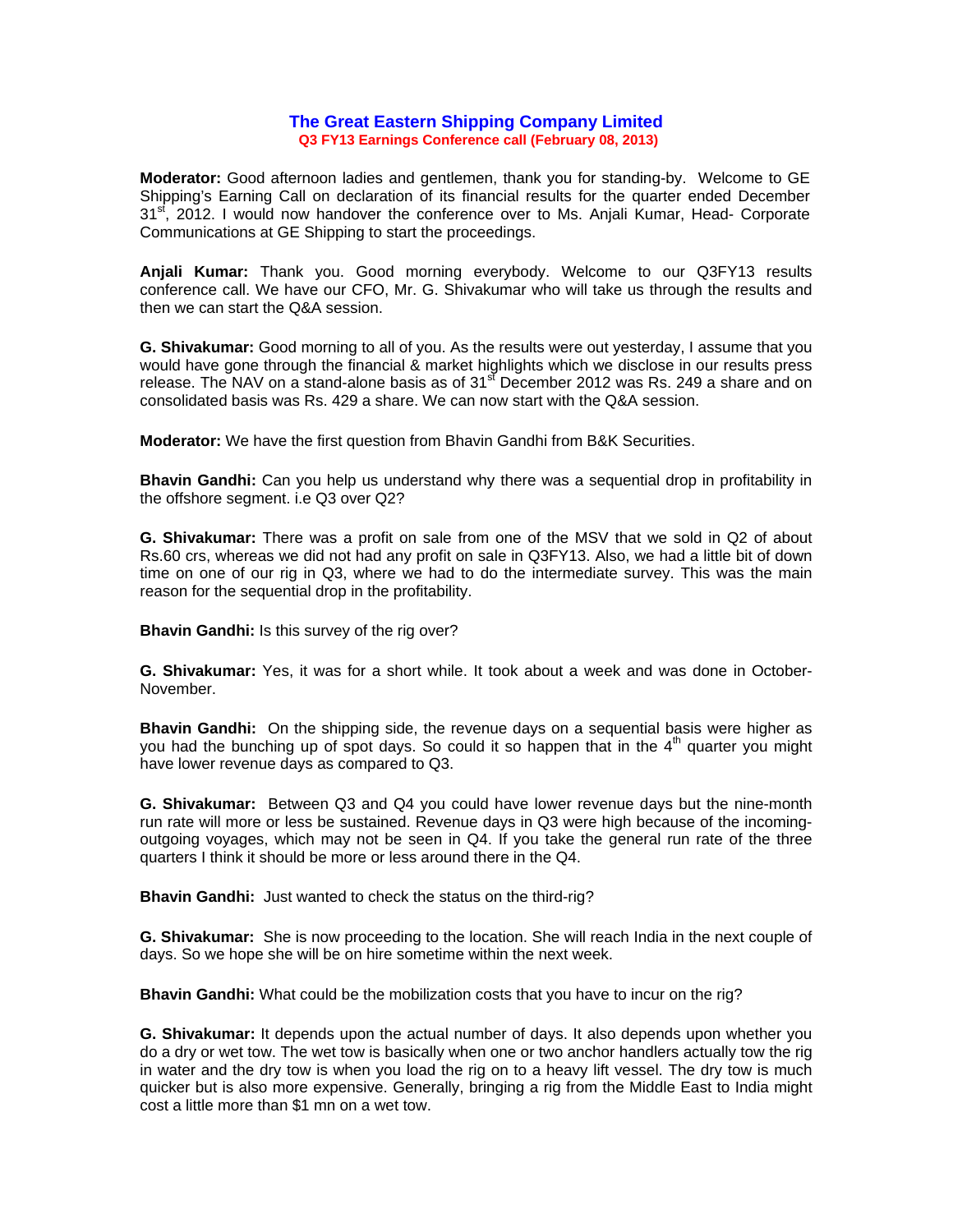**Bhavin Gandhi: T**here was also a contract cancellation which happened in January in offshore?

**G. Shivakumar:** No, the cancellation happened in the previous year. We got a refund along the interest and that income is booked in offshore.

**Bhavin Gandhi:** Is that the reason why sequentially the other income was higher for the quarter?

**G. Shivakumar:** That is correct.

**Bhavin Gandhi:** The commentary on the offshore side appears to be a pretty downbeat. Why is that so?

**G. Shivakumar:** Rates have not been very high for offshore vessels, especially for the lower end asset classes. Demand for Jackup rigs is pretty good but the two big growth areas i.e. Brazil and Australia which are also the two most expensive markets to operate in, are clearly witnessing a tapering off activity. Another thing is that a lot of new orders are still getting placed for offshore vessels. A lot of shipyards have moved towards building offshore vessels because they are not getting orders from bulk carriers or tankers. All in all the demand position is not looking very strong and the supply position unfortunately is going higher, which is causing a little bit of worry.

**Bhavin Gandhi:** The new orders which are placed recently will be delivered in the next couple of years. What is the current situation?

**G. Shivakumar:** You are right that the orders placed now will probably be delivered in 2014 and 2015. But the delivery position even for this year is pretty strong in both shipping and offshore. Close to 100 PSVs are expected to be delivered this year which is a pretty strong number especially considering that we do not have any phase out schedule. So a lot of it depends on commercial viability of existing vessels.

**Moderator:** We have the next question from Chetan Kapoor from IDBI Capital.

**Chetan Kapoor:** Will it be possible for you to share the fleet addition across various segments i.e. crude, product and dry bulk in CY12?

**Anjali Kumar:** On a gross basis we have seen 4.45% growth in crude, 1.72% in product and 10.35% in dry in CY12. The fleet addition numbers for 2013 also look pretty strong. For crude we see 9% fleet addition in CY13, 6% in product and about 15% for dry bulk. So the numbers are still quite alarmingly high. The scrapping numbers for CY12 have been 9.4 mn dwt for crude, 2.4 mn dwt for product and 33 mn dwt for dry.

**Chetan Kapoor:** According to your results commentary, it seems the Jackup rig charter rates have gone up, which goes against the argument that there has been a concern on the offshore front. Can you put some light on it?

**G. Shivakumar:** Yes, Jackup rig charter rates have been steadily going up since end of 2011, but are no way near the peak rates which they reached in 2007-2008. The fundamental difference between the Jackups and the offshore supply vessels is that there has been a real differentiation between old and new units in the drilling business however that is not happening in the vessel's business and therefore the modern drilling units have been getting a substantial premium in the charter rates against the old ones. The other thing is also that the supply of Jackup so far has not been very high. The order book of Jackups really kicks in from this year onwards, so we will have to see whether that has any impact in terms of the rates for contracts going forward. The thing on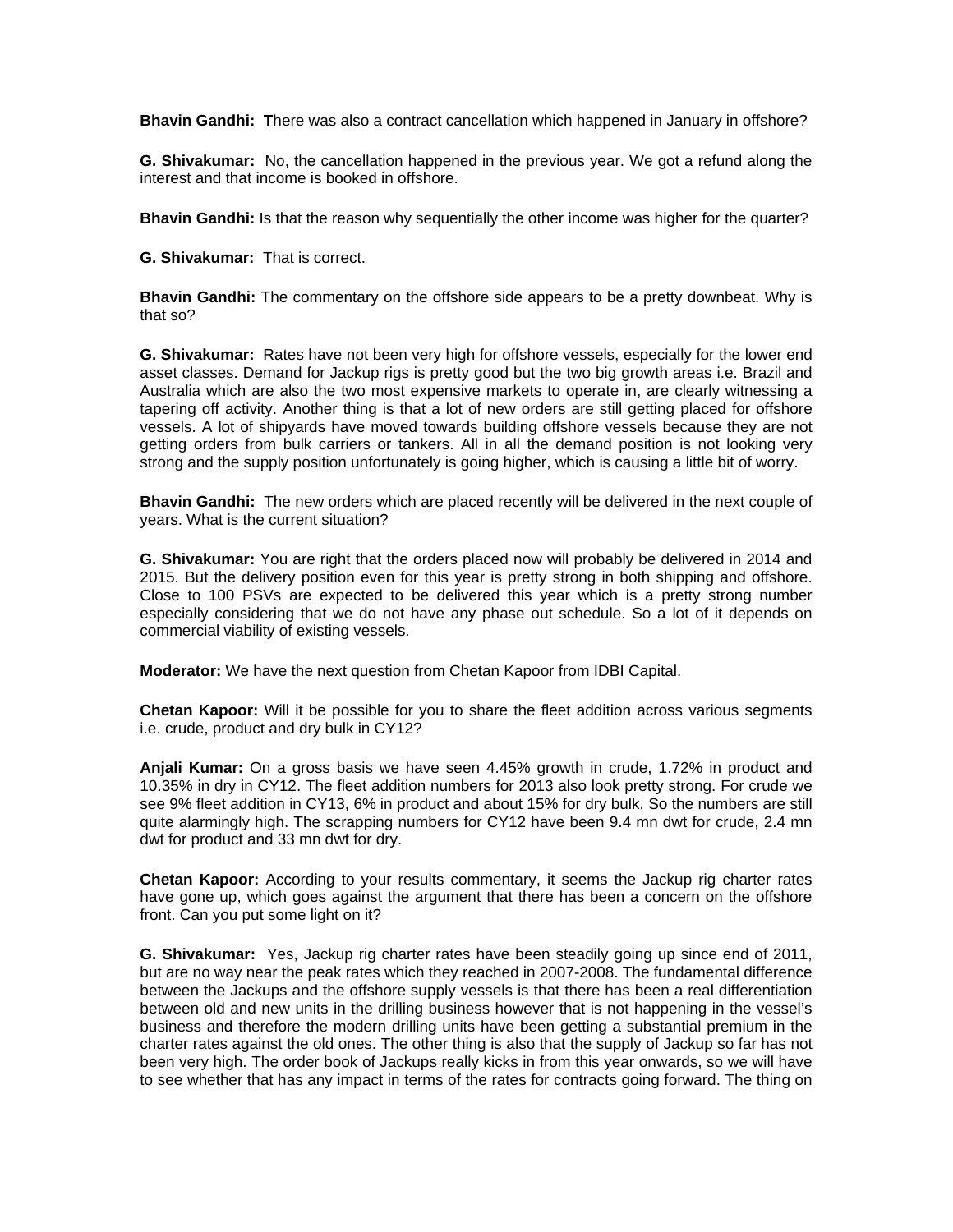Jackups is that we do not expect rates to go up very substantially from here because of the steady upward movement in the rates it has already witnessed.

**Chetan Kapoor:** I believe that one of a Jackup rig will be coming up for renewal this year? Do you have an option to renew it?

**G. Shivakumar:** No, we do not have an option, it is a contract which is coming up at the end of this calendar year. We are in discussions and have bid into some tenders. So far nothing has been finalized but there is certainly demand for new assets and hence employment is certainly not an issue.

**Chetan Kapoor: C**oming back to the shipping segment, what is the fleet addition in CY14?

**Anjali Kumar:** As of now**,** the gross fleet addition numbers certainly drop in CY14 as against CY134 and are sub 5% numbers in all categories. So that looks a little promising.

**Moderator:** We have a question is from Himanshu from M3 Investments?

**Himanshu:** I have two questions on offshore side. Are we seeing the new charter rates higher than the existing charter rates or the rates have softened? And the second question is on the Jackup rigs market. We are seeing Chinese shipyards building jackup rigs now. How cheap are these Jackup rigs compared to let us say Singapore or Middle East shipyards?

**G. Shivakumar:** The comparison on repricing of vessels depends upon where they were last priced. So if these vessels for instance were fixed last in end of 2009 for three years and they are going to be reprised now, they are certainly reprising lower. If they were fixed one-year ago sometime in the second half of 2011 and they are reprising now, they are certainly reprising higher. The markets were much higher in 2009 than today. So if you take today a base of 100, in 2009 they may have been 125-130 and in 2011 that might have gone down to 80 or 90. So markets are higher than one year ago but lower than three years ago. The important thing here is that utilization rates have gone up in some of the smaller anchor handling supply vessels as compared to 2011 levels.

Coming to your question with regard to the rigs, Chinese built rigs are certainly cheaper than Singapore built ones. It is not that they have been able to build very cheaply and this we have seen in shipping as well. The Chinese built new building contracts are not more than say 5 to 10% cheaper than an equivalent Korean built ship. Earlier, it used to get built mostly in Singapore. There was some little bit of supply coming in from the UAE and US. Now this is expanding to yards in China. So that is a little bit of concern because when those yards get into the business seriously then they start producing large volumes. So it is tough to say but as I mentioned with the rigs, the problem is the fact that there is addition supply capacity available rather than the price itself.

**Himanshu:** Is financing easier in Chinese shipyards because the Chinese government has been so aggressive. Are the payments terms much more easier as compared to Singapore?

**G. Shivakumar:** On the Jackups we have seen good payment terms from the shipyards. In some cases they are talking of even 90% on delivery.

**Anjali Kumar:** The difficult environment which shipping is facing in general, the same actually is not so applicable for the offshore market and therefore relatively they are in a much better space globally for funding..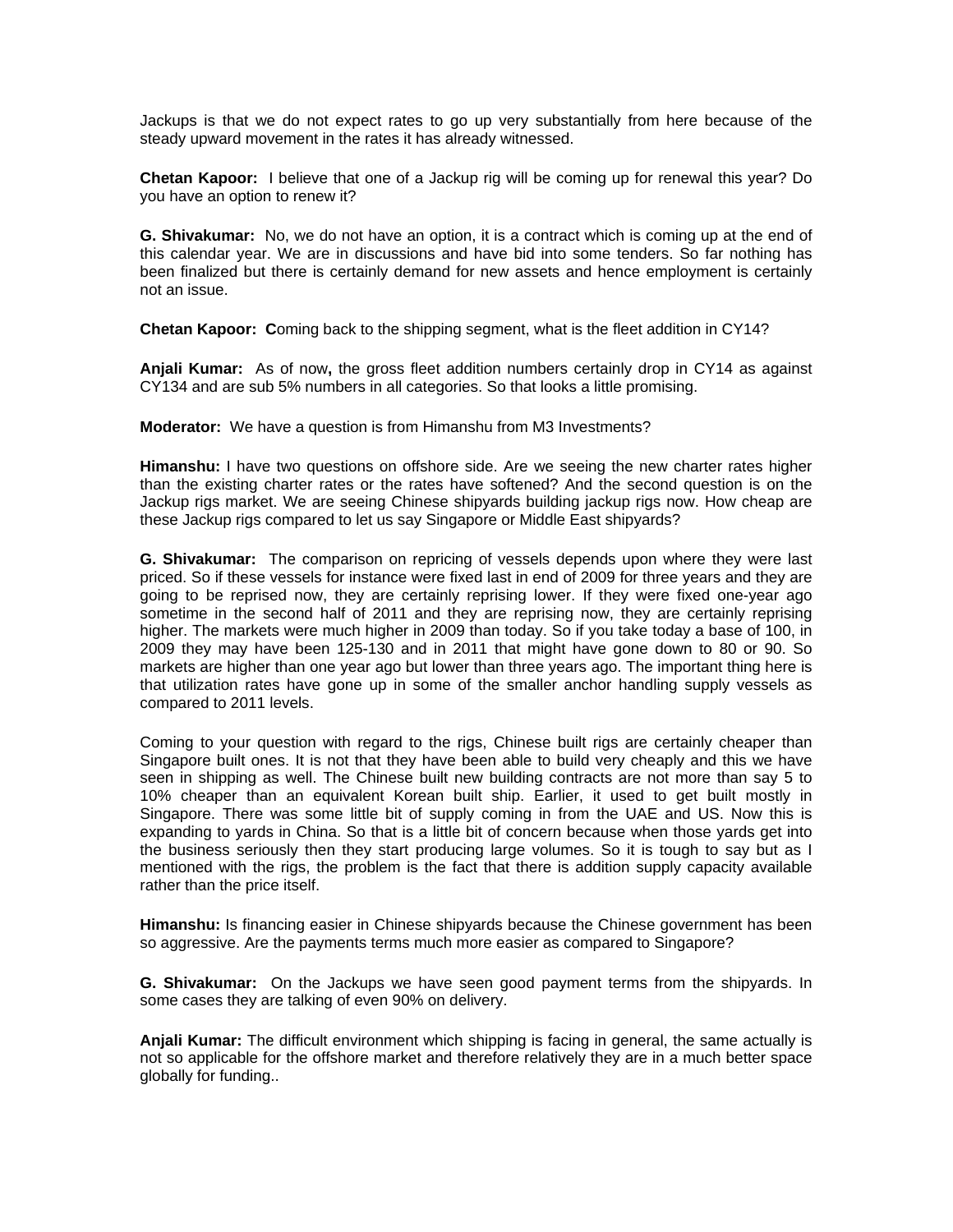**Himanshu:** When we say that 90% is the payment terms on the delivery, what would be the similar for Singapore yard? How much we have to pay at various stages?

**G. Shivakumar:** The normal rig building contractor in Singapore Yard would not be more than 20 or 30% on delivery, so 70 to 80% paid in stage payments.

**Moderator:** We have the next question from Vikram Suryavanshi from Antique Stock Broking

**Vikram Suryavanshi:** If on QoQ basis there has been good jump in our revenue days, is there any significant lower dry docking in this quarter?

**G. Shivakumar:** In Q3FY13 we had 20 days of dry docking as compared to about 60days in Q2Fy13.

**Vikram Suryavanshi:** We have good jump in our product tanker TCY. Will it continue?

**G. Shivakumar:** The market has been quite strong since then. It continues to be strong.

**Moderator:** We have a next question from Ashish Jain from Morgan Stanley.

**Ashish Jain:** My question is on the consolidated NAV and the qoq uptake that we have seen. Is it because of better rates for offshore vessels?

**G. Shivakumar:** Actually it is not due to better prices for offshore vessels. The asset values are more or less the same. The impact is purely on account of the currency. One is the currency and the second is on account of operating earnings.

**Ashish Jain:** How would have currency benefit the quarter-on-quarter because?

**G. Shivakumar:** Last quarter we closed at Rs.52.88 and this quarter we closed at Rs.55. So let us just take one example of one vessel, the vessel valued at \$30 million market value which has a loan of \$20 million on it, so the \$10 million of equity which was there in that vessel will be valued at Rs. 2 more now. That impacts the net asset value.

**Ashish Jain:** Given the kind of fleet addition you're talking about for the offshore industry, are we looking to increase our long-term charter for the support vessels?

**G. Shivakumar:** We have been looking to do some long-term charters. Again, it depends on what opportunities come up and the rates that come in. So if we have to give a large discount to take a long-term charter we are not really there to do it but yes, where the assets are vulnerable to adverse supply situation, we are looking to fix out. General principle in the vessel's market is to try to fix out for 1 to 3 years at least and so we're just following that throughout the cycle because we do not really dictate the tenure of the contract, it is the customer who dictates it.

**Ashish Jain:** Can you give some sense of where we are in terms of charters on our offshore vessels, basically asset class wise?

**G. Shivakumar:** I would not give specific numbers on earnings but typically you would on an anchor handler probably make somewhere around 15% return on equity at current charter rates. On the PSV you could still make a 20% plus return on it.

**Moderator:** We have the next question from Pankaj from Axis Mutual Fund.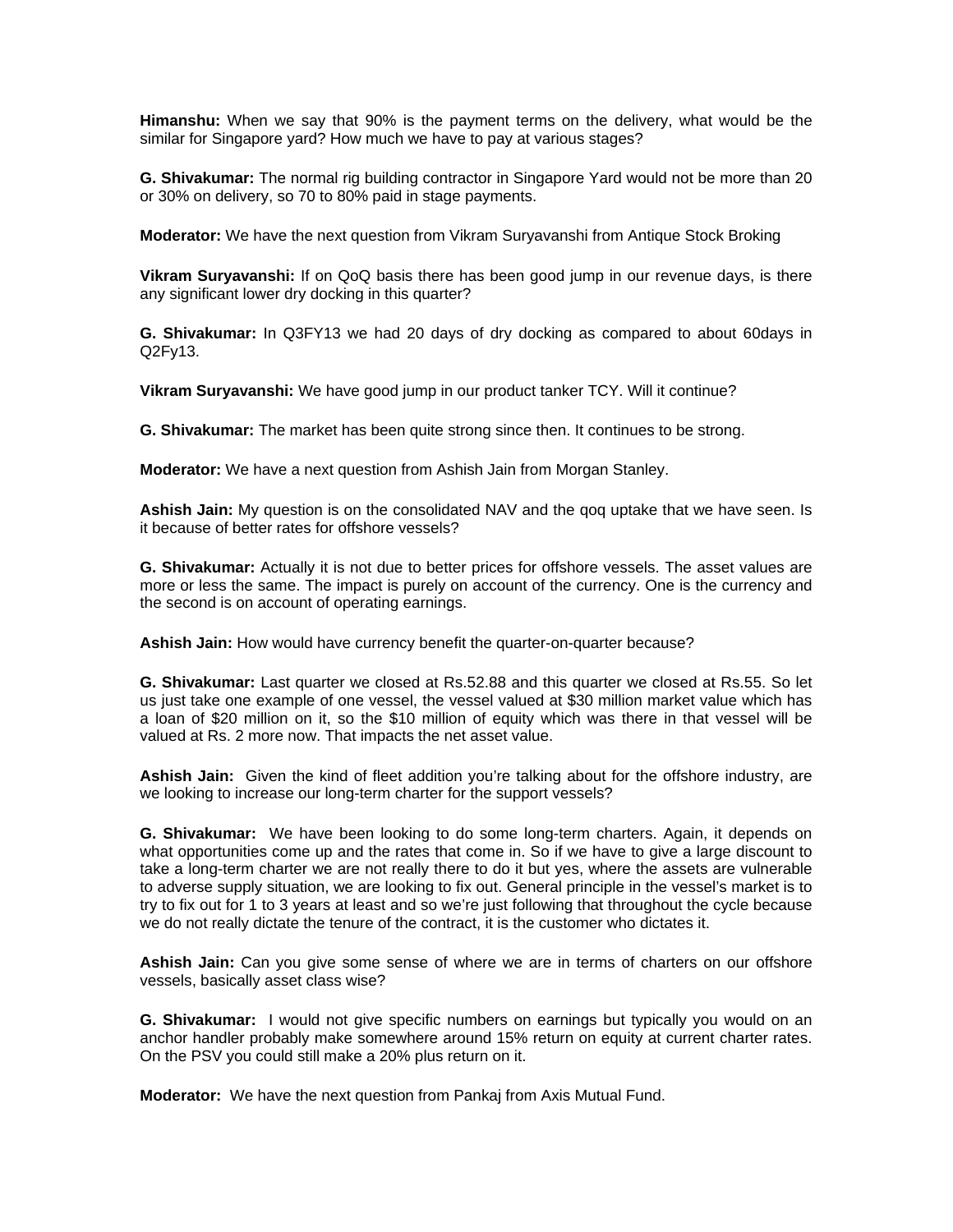**Pankaj:** I wanted to get some perspective from you on the shipping side in terms on the outlook on the freight market. What I essentially understand is there has been not much improvement on the freight rates except for some seasonality and fleet additions continue to remain at a high level. We have been expecting for a while now that this will lead to higher scrapping but somehow it seems that it is not happening at the pace what we have been expecting for the last couple of years. So if you could give some broader outlook in terms of how we are seeing things play out over the next 4 to 6 quarters?

**G. Shivakumar:** The outlook doesn't look very bright. It is the supply position which is causing the pain. In crude carriers it is about 9%, in product tanker it is about 6%, on dry bulk it is 15% to be delivered. We have seen accelerated scrapping last year which was an all time high for dry bulk. We saw close to 33 mn dwt get scrapped. Unfortunately that is still only 5% of the fleet. So you still have a 10% fleet growth for the year and the cargo growth is not 10%, which leads to poor markets. In CY12 also, we saw a 10% odd growth in the dry bulk market and even though cargo growth was pretty solid last year, we have seen rates gone down to really abysmal levels by end of the year. So in order to have some improvement in dry bulk you need to have an opposite situation which is may be 4%-5% fleet growth and 10% cargo growth. So it is difficult to see what could turn this around. On the crude tanker side, we also had US which is the biggest importer of crude reducing it imports very quickly which is down to 16 years lows because of their domestic shale oil production. Hence that market is also looking pretty bad. One bright spot is product tanker market, where the supply growth is not too high for this year, 6% and the fact that product movement has been pretty strong especially given that US refining capacity is doing well, refineries are exporting where they used to be importing.

**Pankaj:** So as far as dry bulk is concerned do you expect this year to be similar to last year?

**G. Shivakumar:** In terms of revenues, freight rates etc. yes, however that also provides opportunities for investment which is a different matter altogether. But in terms of freight rates, it is not going to be a great year.

**Pankaj:** Are we unlikely to see any significant improvement on the tanker side as well?

**G. Shivakumar:** Product tankers could do well and and generally the base seems to be a little higher now than it was two years ago for product tanker. But crude segment outlook looks weak.

**Pankaj:** The imports from US have reduced considerably. What implication does that have on our business?

**G. Shivakumar:** Considering that US import 5-6 mn bpd of crude and lot of it is long haul crude, it can have a huge impact on shipping at least for the crude tanker trade if it reduced significantly. Product trade not so much because they have already become net exporter of products. So that's not going to change adversely.

**Pankaj:** A few of the big LNG projects in Australia are either running far behind schedule or some of them have issues now with their viability. What implication does that have for both our businesses?

**G. Shivakumar:** Nothing really on the shipping business because we are not in the LNG carriage space. On the offshore business, yes, especially considering that we used to have an operation out of Australia, we had one vessel operating in Australia in the light construction business. We no longer have that vessel operating there but yes, it is a market that was expected to take in a lot of assets and it is being a disappointment to us. Projects that we thought were coming up in January or June of 2011 were still not seeing the light of day. So, yes, it is difficult and one of the reasons we hear is cost pressure because it is extremely expensive working in Australia. The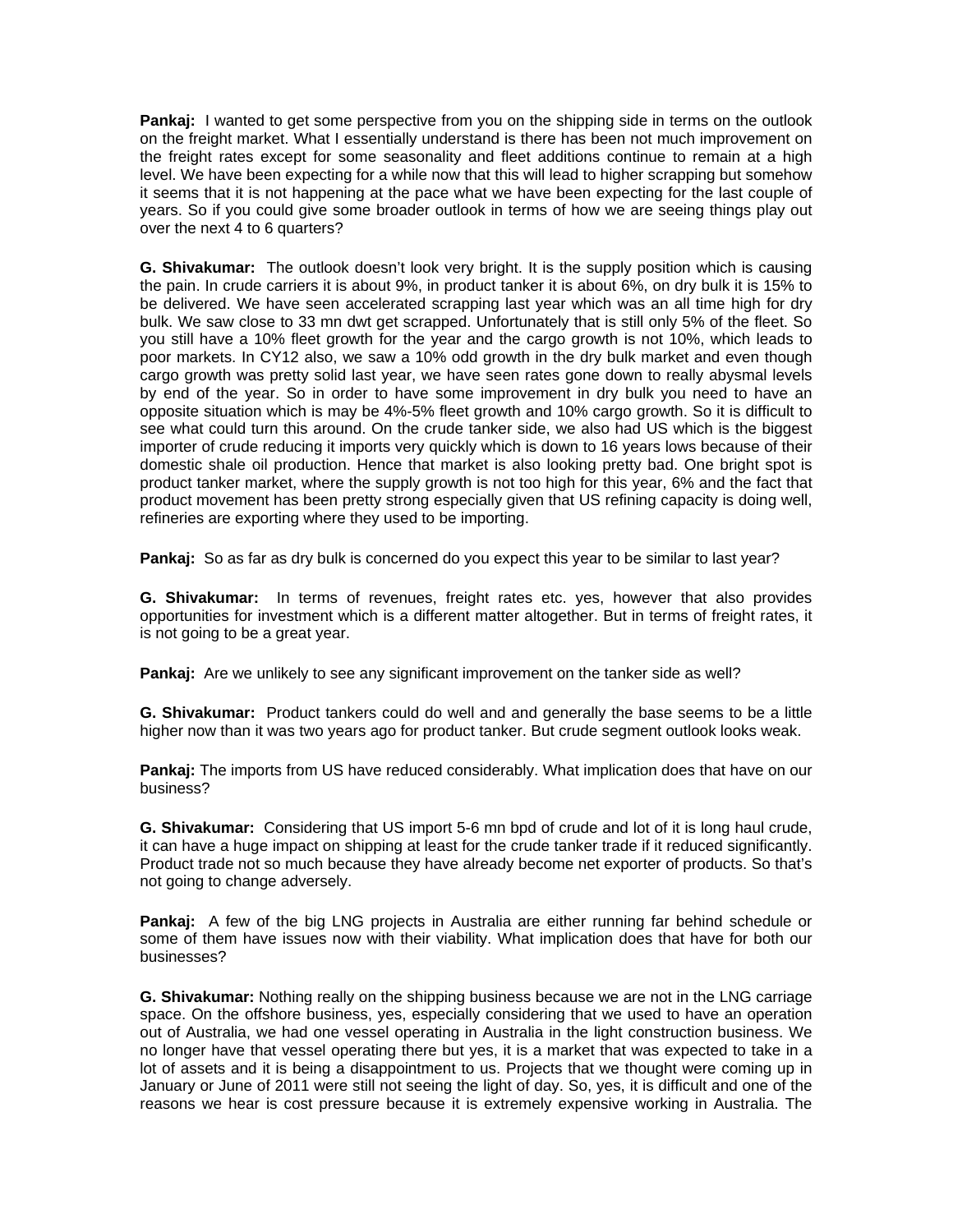costs really get built up and if US actually exports Shale gas than it is going to be very difficult for them to compete. On the offshore space, yes, it has a little bit of an impact because vessels that could be working in Australia are coming out and competing with us in other markets.

**Pankaj:** Finally, on this whole scrappage thing, somehow over the last two years we have been anticipating an accelerate scrappage but somehow it has been much lower than our expectations. Also, a lot of private equity players are putting in capital. So how does the whole thing play out and how we are thinking in terms of our asset purchase program in that context?

**G. Shivakumar:** You are absolutely right and it is concern for us as well. One of the things that was good about this down cycle was that you get opportunities to buy cheap if you have been saving up your money and if you not overextend yourself in the up cycle. So we were looking forward to some of the opportunities and as you pointed out, there is a lot of new money which has been coming into this business. That doesn't stop scrapping from happening but it just helps more new building orders placed. There are also these specific themes which these financial investors seem to be investing. One of the first scheme that came up was on the refined product space and therefore to invest in product tankers rather than crude tankers or bulk carriers. The latest theme is on eco-ships and all the benefits that go along with that. When you go into ecoships you can only do that through the new building route because there are no existing ecoships at least as of last year and therefore the new building order book is getting built up again specially on a product tankers side. So it is a concern, it's also keeping new building values from falling too much. Again the general word is that anyway it can't fall too much from here because yards are already making losses. Every week we see more orders being placed for vessels and not necessarily from financial investors, even shipping companies like us have been saving up their money for the bad markets, are placing orders.

**Pankaj: H**ow do we go about our vessel addition performance We have a vessel to be delivered in Q4FY15?

**G. Shivakumar:** We are trying to find pockets of value within the different segments that are there, trying to find where we can best deploy our cash, which segments are likely to perform and trying to get the best possible pricing on those contracts. That's what we're doing and not doing it in a huge way. Though, we believe that prices may not drop very much from these levels, we don't know whether they will be profitable at these charter rates. Hence we are doing small tickets of investments. The other thing is to wait and see if we really get cheap deals on the second hand market because there is a quite a bit of distress and the differential in values between a new building and say a 10 year old ship are very high now. You can get 10 year old ship for potentially 40% to 45% the cost of a new building vessels.

**Pankaj:** The inference that I am drawing is, as things stand probably in the next 3-4 quarters if at all we will restrict or add only a couple of vessels, not more than?

**G. Shivakumar:** Not a huge amount but I wouldn't say restrict or couple because you can do a new building contract. We have a couple of options on the contract that we have done already, so we could well exercise those options. It could well be 6-8 ships that we would buy, but it all depend on the value that we get. Again we are assessing and we have been assessing this for the last couple of years ever since the market value came down substantially from the high and whereever we find value we will be happy to invest. We would like to invest in the business except that we would like to do it at a value that make sense to us. So if we get those values next week we be there to transact next week because we have got a \$600 million of cash and have leverage capacity.

**Pankaj:** I appreciate that but unfortunately the kind of disruption that we have been expecting is not happening for some reason or the other in the asset market?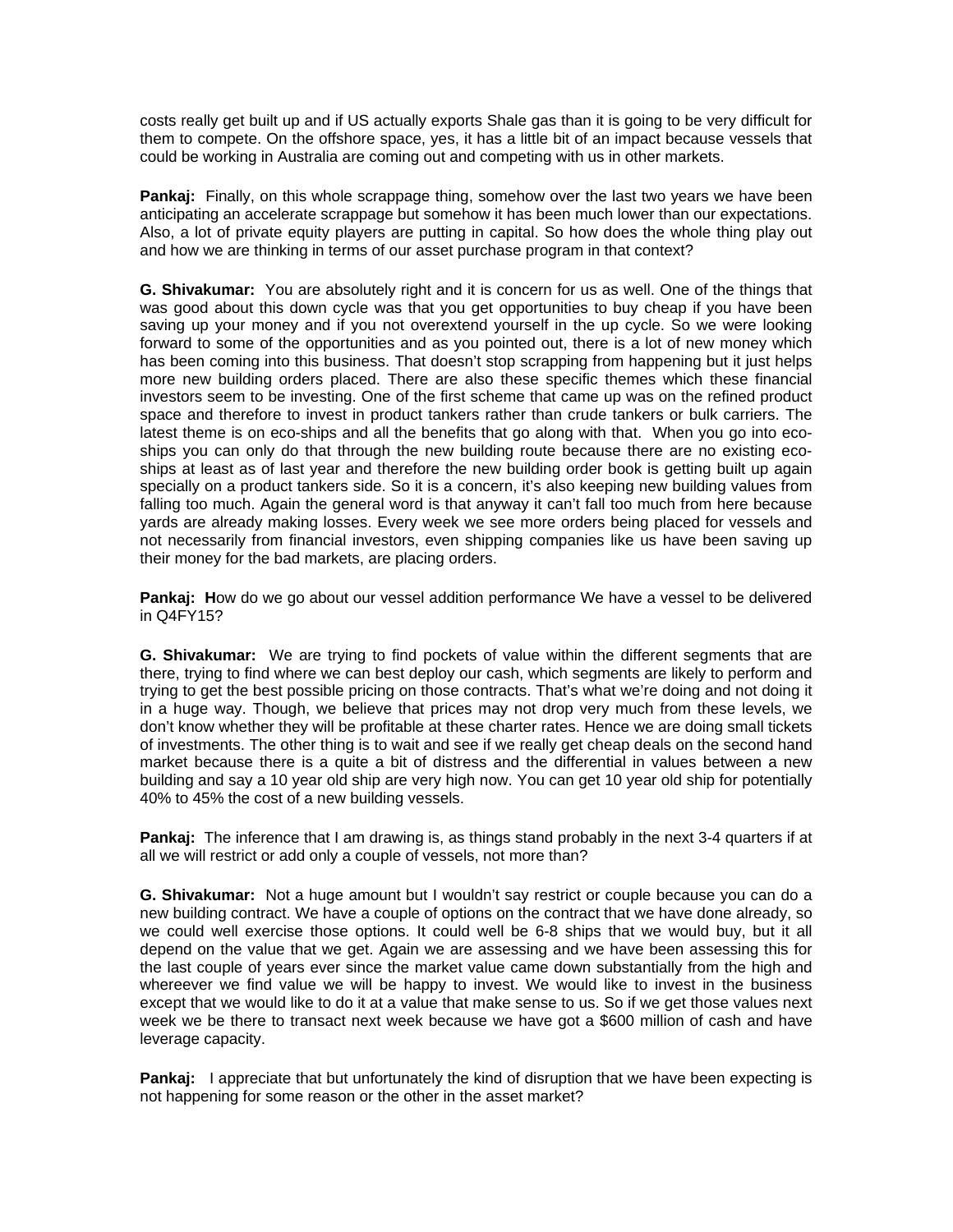**G. Shivakumar:** That is right, so as this stands today with today's prices, we are not going to do a huge amount of expansion but that could change next month if prices taken another step down, that is the only point I am making.

**Pankaj:** This new build we have contacted for a March '15 delivery, is that a signal in that sense that we think that the market are unlikely to improve until then and which is why we are contracting new builds for CY15?

**G. Shivakumar:** No, we could have squeezed it possibly to end of CY14 but we don't like taking deliveries in November-December because they become one-year-old when they are one-month old and that actually affects the value in the second-hand market. So it is just a very minor thing. The good yards have a solid order book at least for 12 to 18 months forward and therefore you will not get a delivery within 18 months generally from one of the top yards.

**Moderator:** We have a next question from Abhijeet Dey from BNP Paribas.

**Abhijeet Dey:** My question is regarding the offshore business. ONGC actually came out with a decision to reduce the age of the various offshore vessels that are eligible to participate in the tenders going ahead in various stages. So do you think this can make a change regarding the overall picture at least on the Indian water?

**G. Shivakumar:** Yes, the eligibility is maximum of 27 years. It is good for ONGC in the sense that at least one gets more modern vessels and the operations will be safer. It is not going to result in a great increase in rates for us i.e. rates for the service providers who have modern vessels and that also when there are enough modern vessels available. This is the point that we have been making all along. If there are safe modern vessels available then why take old vessels which are not as safe.

**Moderator:** We have a question from Suman Bhatt, an individual investor.

**Suman Bhatt:** Do you think asset prices have hit bottom or do you think they are still falling? The second question is on offshore side. You mentioned that the market outlook isn't looking great in terms of new build supplies. Will you be going slow on acquisitions on the offshore side?

**G. Shivakumar:** Coming to asset values, yes we have seen a substantial drop in asset values. In the last one year we have seen between 25% to 30% drop. Based on current earnings and based on the stress that we can see among the shipping fraternity, there is a possibility that these values could go lower. In some of the segments they have already at their historical lows. For instance in the product tankers or in the smaller crude carriers, they are at their historical lows. On the crude carrier segment there is a lot of stress and those are not yet at their historical lows. There is a possibility that they could go lower from the current levels. In drybulk also there is a huge amount of stress. So far we have not seen banks, lenders enforce and do fire sales of security ships that happened in the 80s and that really brought down the markets to very low. So far bank are held off from doing that for the last 3-4 years since the market went down. If that starts to happen in a big way then that will just be a downward spiral. So on the second-hand market you could well have cheaper prices on crude and dry bulk. On the new building markets, maybe there is not much scope for prices to fall. Currently none of the good yards have that kind of stress. A lot of the major yards also have the options to build other kinds of vessels like containers, drill ships etc.

**Suman Bhatt:** On the offshore side, will you be looking to add more assets?

**G. Shivakumar:** Standard vessels without a trade do not make a very good acquisition. If you can get a niche vessel for a particular trade or a requirement that your customer wants, then I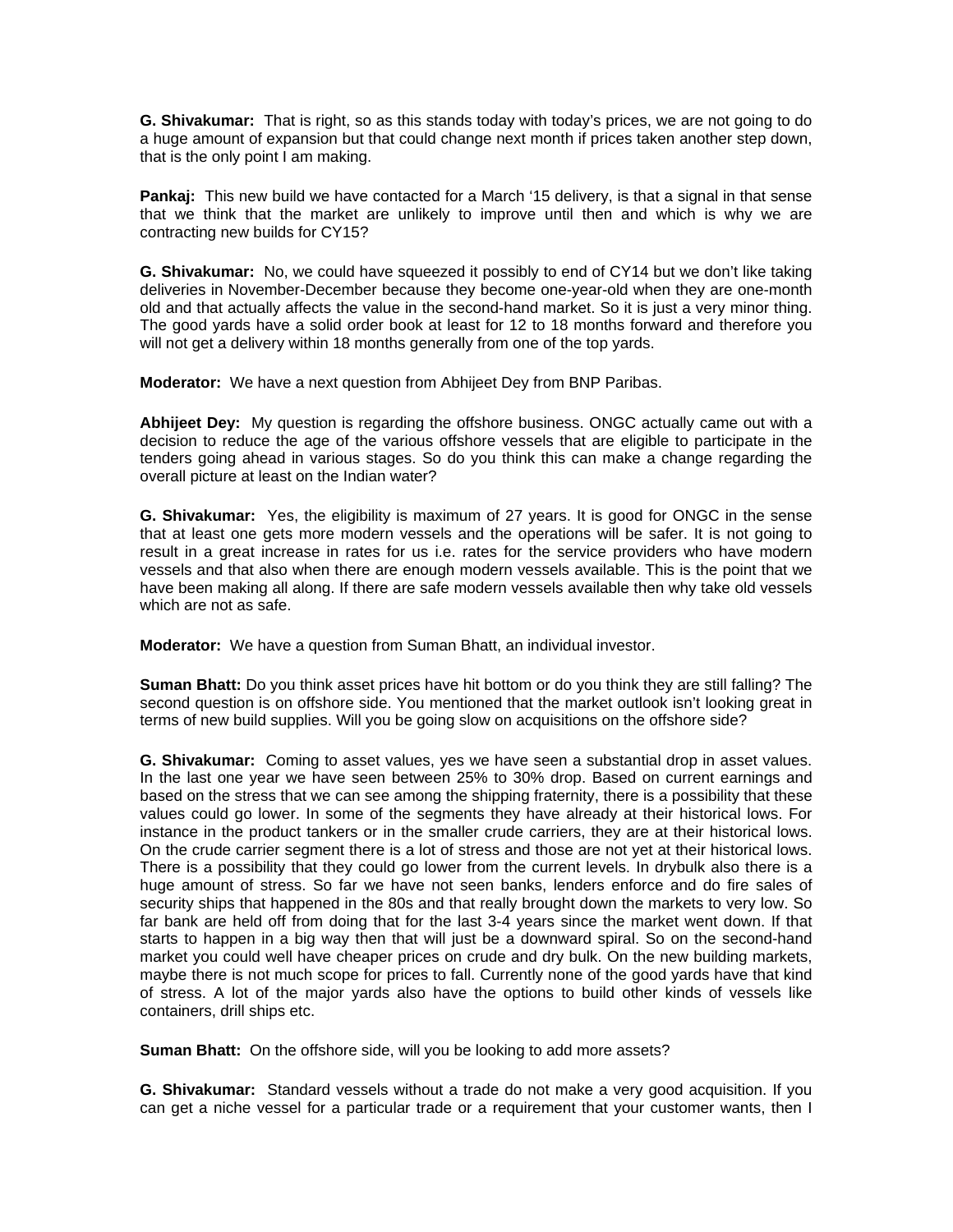think there is a value to that. Unlike shipping which is largely a commoditized business, offshore is very niche & specific business.

**Moderator:** We have a next question from Romil Jain from Quantum Advisors.

**Romil Jain:** How do you see scrapping in the offshore markets?

**G. Shivakumar:** Scrapping in supply vessels unfortunately goes completely unreported. In shipping you get details of every ship which has been scrapped. In the offshore market you may not even know about the vessels being removed from the market till maybe three years after it is been removed. They don't have a huge scrap value and therefore the scrapping is not a necessity. So what happens first is that they get stacked, basically they are parked in a place and they just wait for a market recovery and when they are parked you don't know whether they are being marketed or they just been parked. It's also the commercial requirements which will dictate whether an offshore vessel trades are not. So if all the customers in a particular region say that we will not take vessels more than 25 years old then that vessel is completely out. So even if there is two reasonable size customers who don't have any age restriction that vessel is always there to compete.

**Romil Jain:** Will the traditional ships go out of the market when these new eco design ships will start entering the market?

**G. Shivakumar:** No, the traditional ships will not go out of the system, they will just become less competitive and therefore they will be valued lower. So for instance if the fuel saving in a eco-ship is \$2000 per day, you will get that priced into the differential between the price of an eco-ship and a non-eco-ship. The non-eco-ship will continue to trade, except that it will get a lower rate and because it is getting a lower rate it will get a lower price in the second-hand market.

**Romil Jain:** Can you provide the debt and cash numbers on standalone and consolidated basis?

**G. Shivakumar:** On a standalone basis, we have debt of Rs.3768 crs and cash of Rs.3261 crs. Whereas on the consolidated basis, we have debt of Rs.6620 crs and Rs.4139 crs of cash.

**Moderator:** We have a next question from Krishna Raj, individual investor.

**Krishna Raj:** My question is regards to the long-term outlook of LNG Shipping. The oil majors are forecasting that natural gas is going to be the largest growing fuel over the coming decades with concentrated supplies largely from US, Middle East & Australia. What are your views on the same?

**G. Shivakumar:** We do not own any LNG vessel and do not operate in that market. Buit we expect the market to grow in coming years. LNG as a fuel is a cheap & clean fuel. But we have a lot on existing new building orders for LNG ships which have been placed. Also, there is a big uncertainty factor which is whether the US will permit exports of gas or no.

**Krishna Raj:** Can we expect the Company to put money in buying LNG assets ?

**G. Shivakumar:** Currently we are not looking at deploying any asset in LNG.

**Moderator:** We have a next question from Bhavin Gandhi from B&K Securities.

**Bhavin Gandhi:** Will the offshore charter contract pricing in FY14 be more or less same as FY13?